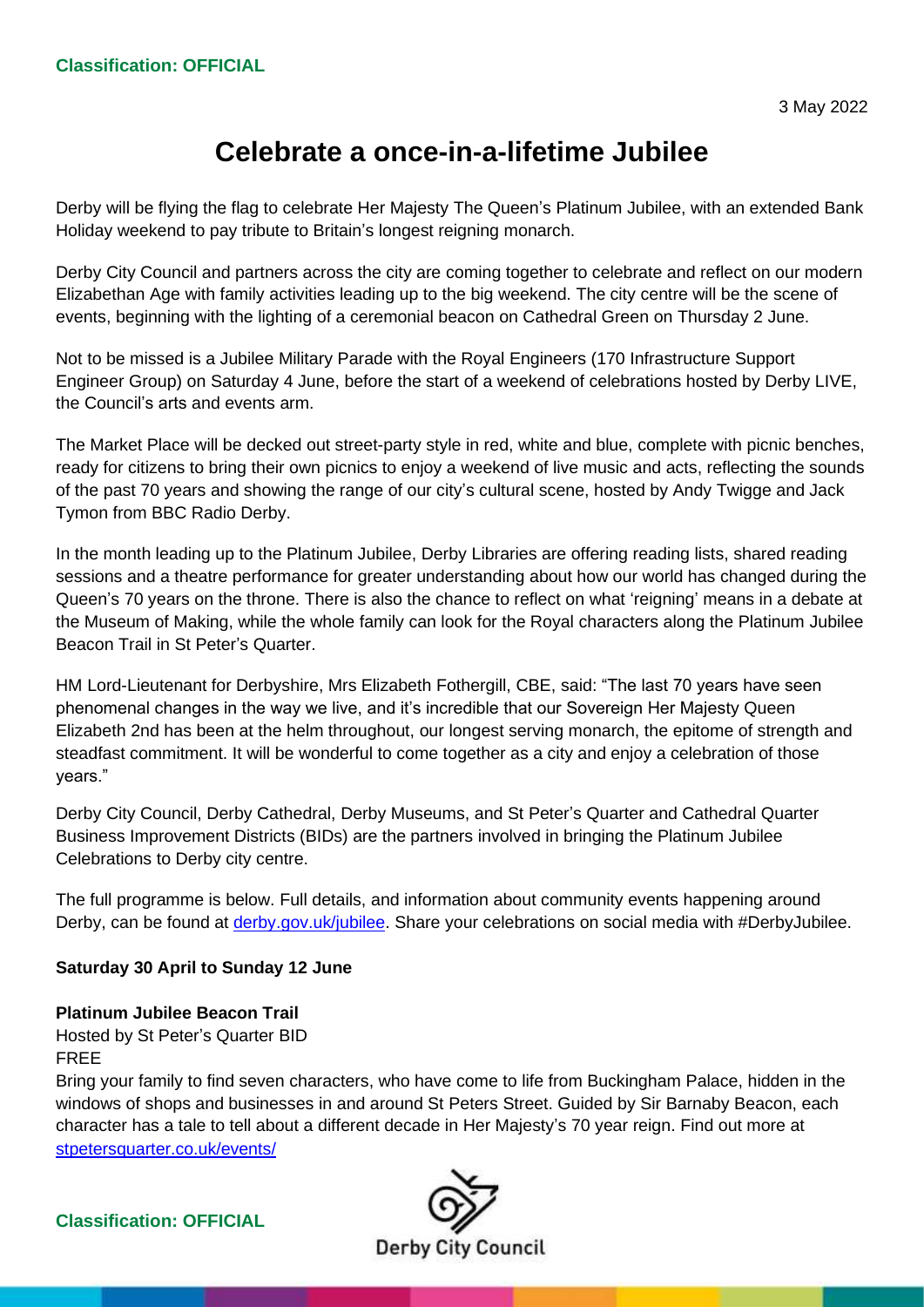#### **Platinum Jubilee Prize Draw**

Led by St Peter's Quarter and Cathedral Quarter BIDS FREE TO ENTER Open to anyone over the age of 16. Get your tickets from businesses in both areas of the city centre or download from the BID's websites to be in with the chance of winning one of 12 prizes of £100 vouchers to spend in shops and businesses in these areas.

## **From May to June**

### **The Big Jubilee Read**

Led by Derby Libraries, The Reading Agency and BBC Arts

The Big Jubilee Read celebrates great reads from across the Commonwealth to coincide with the Jubilee.

An expert panel of librarians, booksellers and literature specialists has chosen 70 titles from a "readers' choice" longlist with ten books for each decade of Her Majesty The Queen's reign. The list offers brilliant, beautiful and thrilling writing produced by authors from a wide range of Commonwealth countries with the final list of titles to be announced in April. Reading Groups in Derby Libraries will be reading and reviewing a selection of these titles during May and June and then voting for their favourite books, with the winner revealed at the end of June.

A selection of the titles will be available in the eLibrary at [derbylibraries.borrowbox.com](https://derbylibraries.borrowbox.com/)

Find out more at [inderby.org.uk/libraries](http://www.inderby.org.uk/libraries)

## **Jubilee Themed Shared Reading**

Hosted by Derby Book Festival at Derby Libraries Wednesday 18 May, 10.30am to 11.30am, Riverside Library Thursday 19 May, 10.30am to 11.30am Alvaston Library FREE

Join our friendly and informal Jubilee themed Shared Reading events, where we will look at a range of readings and reflect on how the words impact us. You can read, listen, talk, ask questions, or just observe. Everyone welcome.

Places are limited - booking is essential. Find out more or join by emailing: [shared.reading@derbybookfestival.co.uk](mailto:shared.reading@derbybookfestival.co.uk)

#### **Queen's Platinum Jubilee Service**

Sat 21 May, 2.30pm Derby Cathedral FREE All are welcome to attend this celebration of our monarch's reign, which will feature the exceptional Derby Cathedral Choir.

# **Theatre and Upstairs at The Western, in partnership with Spark Arts***,* **present** *Roti Moon*

Written and Performed by Chandni Mistry Sat 28 May, 11.30am and 2pm, Normanton Library FREE – but book through Derby Libraries on 01332 642640 For children aged 3+ and their families. Diya thinks her roti is yuck! She'd rather eat pizza!

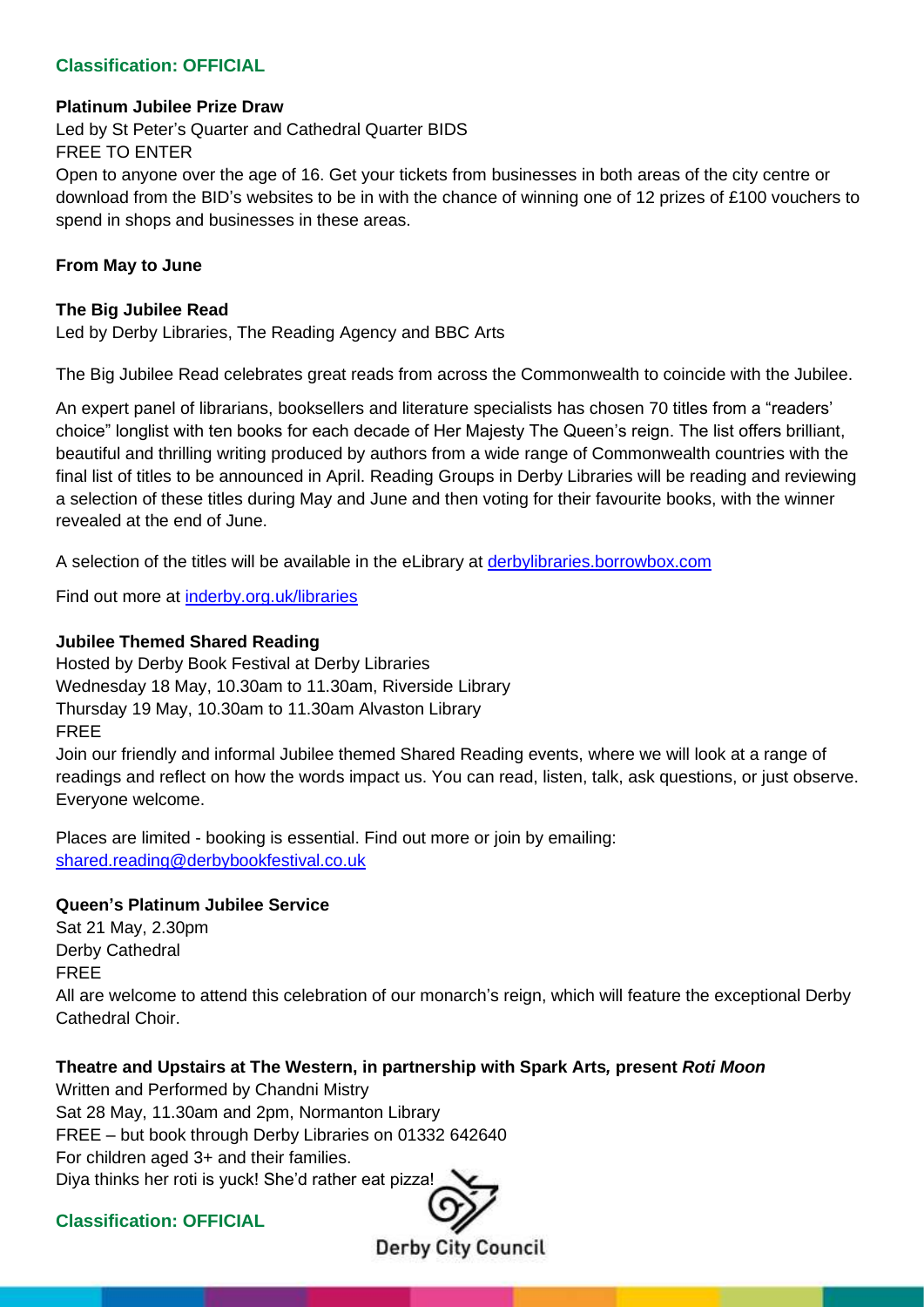Her grandad tells her that his mother's, mother's, mother flipped her roti too high and it landed in the sky. That the moon is a roti!

Diya doesn't believe him and sets out to find out more about the moon. She meets some charming new animal friends on the way and learns a lot!

# **Bank Holiday weekend Thursday 2 June to Sunday 5 June**

# **A Right Royal Knees Up!**

Hosted by Derby Museums, in partnership with Derby LIVE Thursday 2 June, 11am to 2pm, Museum of Making FREE – no booking required

Have fun and make memories at a Right Royal Knees Up to celebrate the Queen's 70th Jubilee. There will be lots to see and do, including swing dancing, music and making activities inspired by our collections to commemorate the day. Visit the River Kitchen for scrumptious tea and cakes fit for a Queen or feel free to bring your own picnic to enjoy on Cathedral Green. Generously supported by Derby Museums Friends.

# **Queen's Jubilee Beacon Lighting Ceremony**

Cathedral Green Thursday 2 June, from 9pm FREE

As part of the long-standing tradition of celebrating Royal Jubilees, Weddings and Coronations, Derby will join over 1,500 other locations across the UK to light a beacon on Cathedral Green, near the Bonnie Prince Charlie statue.

From 9.35pm a lone piper will play *Diu Regnare*, followed at 9.40pm by *Majesty*, a bugle call especially written for the occasion. The lighting of the Beacon at 9.45pm will be accompanied by a choir singing Song for the Commonwealth.

Gather nearby to be part of this rousing ceremony, and be mesmerized by an atmospheric Fire Trail, created by Walk The Plank, until 11pm.

# **First Fridays: Reigning**

Hosted by Derby Museums Friday 3 June, 6pm to 9pm, Museum of Making £5, free for Derby Museums Friends What does it mean to be a Queen in 2022? An after-hours panel discussion under the First Fridays banner, co-produced by Derby Museums and local artists and communities. Generously supported by Derby Museums Friends. Booking essential. Book online at [bit.ly/DMPlatinumJubilee](https://www.bit.ly/DMPlatinumJubilee) or call 01332 641901.

# **Jubilee Military Parade with the Royal Engineers (170 Infrastructure Support Engineer Group)**

Saturday 4 June, 1pm to 2pm, from Cathedral Green to outside the Council House FREE

Troops from the Royal Engineers (170 Infrastructure Support Engineer Group) will parade from Cathedral Green to a marching band. At the Council House they will give a Royal Salute to the Lord Lieutenant and their Commander, Colonel Gavin Hatcher OBE, commanding officers, The Mayor of Derby and High Sherriff, followed by the National Anthem.

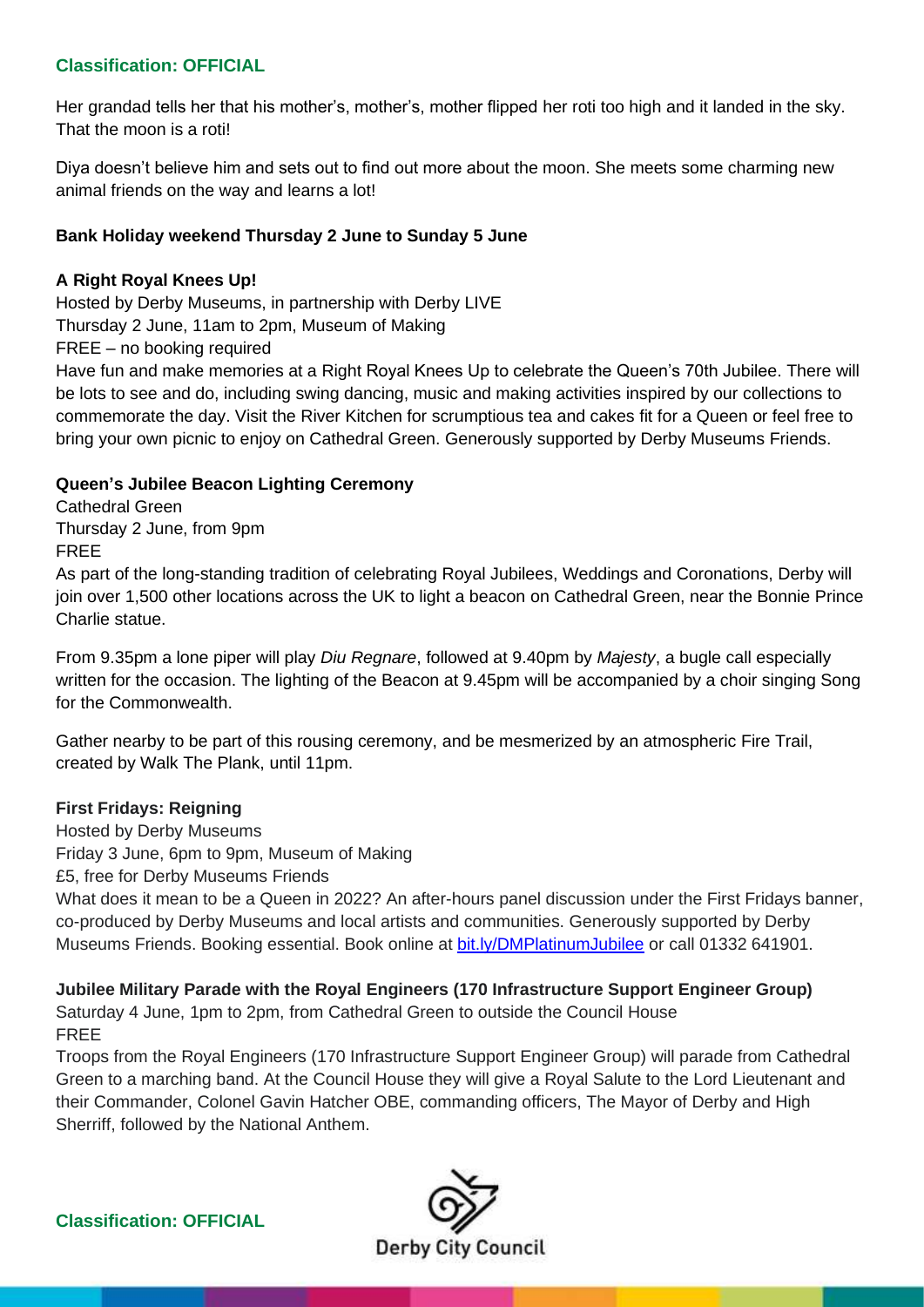To mark The Queen's Platinum Jubilee, a special commemorative medal will be awarded to serving frontline members of the police, fire, emergency services, prison services and the Armed Forces. Acting as a token of the nation's thanks, the Platinum Jubilee Medal follows a long history of awarding medals to mark Royal Jubilees, with the first one awarded to mark the 50<sup>th</sup> anniversary of Queen Victoria's reign in 1887.

The ceremonies will be broadcast live on the Big Screens in the Market Place.

## **Platinum Party at the Market Place**

Hosted by Derby LIVE with the Cathedral Quarter BID Saturday 4 June, 2pm to 7.30pm, The Market Place FREE

Bring your own picnic. Picnic benches provided.

Re-live the musical highlights of the past 70 years in one afternoon with a series of live tribute acts, hosted by Jack Tymon from BBC Radio Derby. Sit back with your picnic and get in the party atmosphere with The Beatles by The Plastic Beatles, UB40 by Ultimate 40, Spice Girls by Spicy Girls and Little Mix by LMX. See [derbylive.co.uk](https://www.derbylive.co.uk/whats-on/derby-jubilee-celebration/) for the full programme and timings.

## **Platinum Party at the Palace screening**

Hosted by Derby LIVE Sat 4 Jun, 7.30pm to 10.30pm, Derby Market Place FREE.

Bring your own picnic. Picnic benches provided.

Experience the *Platinum Party at the Palace* on our Big Screens, with a BBC broadcast of the concert live from Buckingham Palace. With state-of-the-art technology and a stunning stage design in front of this iconic Royal Residence, the event will feature an incredible range of musical highlights from global pop stars to rock royalty to opera singers with a full, live orchestra.

Grab your friends, family, food and drinks and make a night of it in the heart of Derby, with the Market Place decked out in red, white and blue.

# **The Big Jubilee Lunch at the Market Place**

Hosted by Derby LIVE Sunday 5 June, 12pm to 6pm, Derby Market Place FREE

Bring your own picnic. Picnic benches provided.

The Big Jubilee Lunch takes place across the nation on Sunday 5 June, with the Market Place the meeting point for communities across Derby. Come and share friendship, food and fun. It's the party that's right up your street, and if you don't have a celebration in yours, come and join ours!

Join your host Andy Twigge, BBC Radio Derby's breakfast show presenter, for an entertaining stage show from local acts, all projected on the big screen. Sinfonia Viva, the orchestra of the East Midlands, will play show tunes from the last 70 years.

Surtal Arts will be performing with two acts. Dhol Frequency are an ensemble of talented percussionists performing popular rhythms in their own contemporary style, in a unique fusion of jazz percussion and the mighty Indian Dhol. And one of the most versatile and accomplished artists in the UK right now, Sandeep Raval, will perform Taiko to Tabla. Let the beat of his global percussion set take you on a journey from Japan to India to Africa, in a celebration of Her Majesty The Queen's Commonwealth.